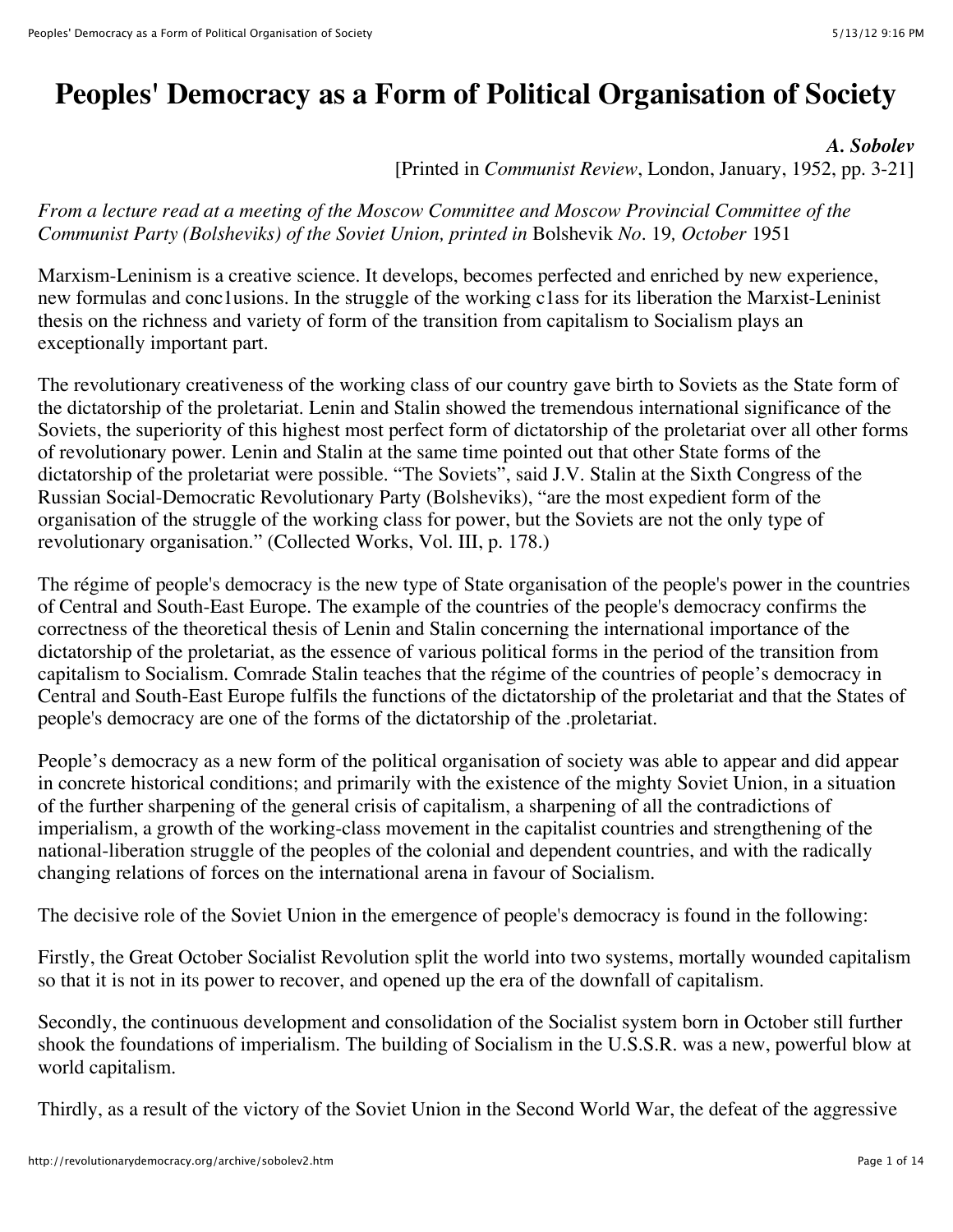States – Germany, Japan, Italy – yet another powerful blow was struck at capitalism. The system of imperialism emerged from the Second World War immeasurably weaker than before the war, while the system of Socialism emerged far more powerful, although it was the U.S.S.R. which bore the main weight of the struggle against fascism. The relations of forces on the international arena changed in favour of Socialism, and against capitalism. This means the creation of more favourable conditions for the struggle and victory of the masses of the people in Europe and Asia.

Thus, the appearance of people's democracy as the new State form of people's power, its triumph in a number of countries of Europe and Asia, was prepared for by the Great October Socialist Revolution, the building of Socialism in the U.S.S.R., and the heroic exploits of the Soviet people who defeated the fascist aggressors, and liberated the peoples of Europe and Asia from the Hitlerite yoke and the Japanese aggressors.

After the defeat of Hitler Germany and imperialist Japan the masses of the people in a number of countries, which had passed through the stern school of the anti-fascist, anti-imperialist liberation struggle, did not want to trust their destiny to reactionaries; the masses did not want to live in the old way. The reactionary classes were incapable of ruling these countries in the old way; their positions were undermined and weakened. A new round began in the liberation movement of the working class, of all the working people in the capitalist countries, and of the colonial peoples, for national freedom, for democracy and Socialism; a struggle developed for the establishment of people's democracy.

The rise and development of people's democracy should be examined concretely and historically, since people's democracy is passing through various stages and its class content changes, depending on the stage.

The first stage is the stage of agrarian, anti-feudal, anti-imperialist revolution, in the course of which people's democracy arises as the organ of revolutionary power, representing in its content something in the nature of dictatorship of the working class and peasantry, the working class having the leading role. A characteristic feature of this power is that it directs its sharp edge against imperialism, against fascism.

The second stage is the establishment of the dictatorship of the working class in the form of people's democracy and the building of Socialism.

In the countries of Central and South-East Europe people's democracy was born as a result of their liberation from German-fascist oppression and as a result of the heroic struggle of the working class and all working people against the forces of imperialism, for democracy. By its victories, the Soviet Union created the premises for the triumph of people's democracy and thereby helped the working people of these countries to overthrow the old régime and establish the new order. What form did this aid take?

Firstly, the Soviet Army directly liberated the countries of Central and South-East Europe from fascist slavery.

Secondly, the Soviet Union frustrated the plans of Anglo-American intervention in relation to the countries of Central and South-East Europe and thereby saved them from a new imperialist oppression – American-British.

Thirdly, the Soviet Army smashed the allies of Hitler Germany – the armed forces of Rumanian, Hungarian, and Bulgarian fascist reaction – which, naturally, facilitated the victory of people's democracy in these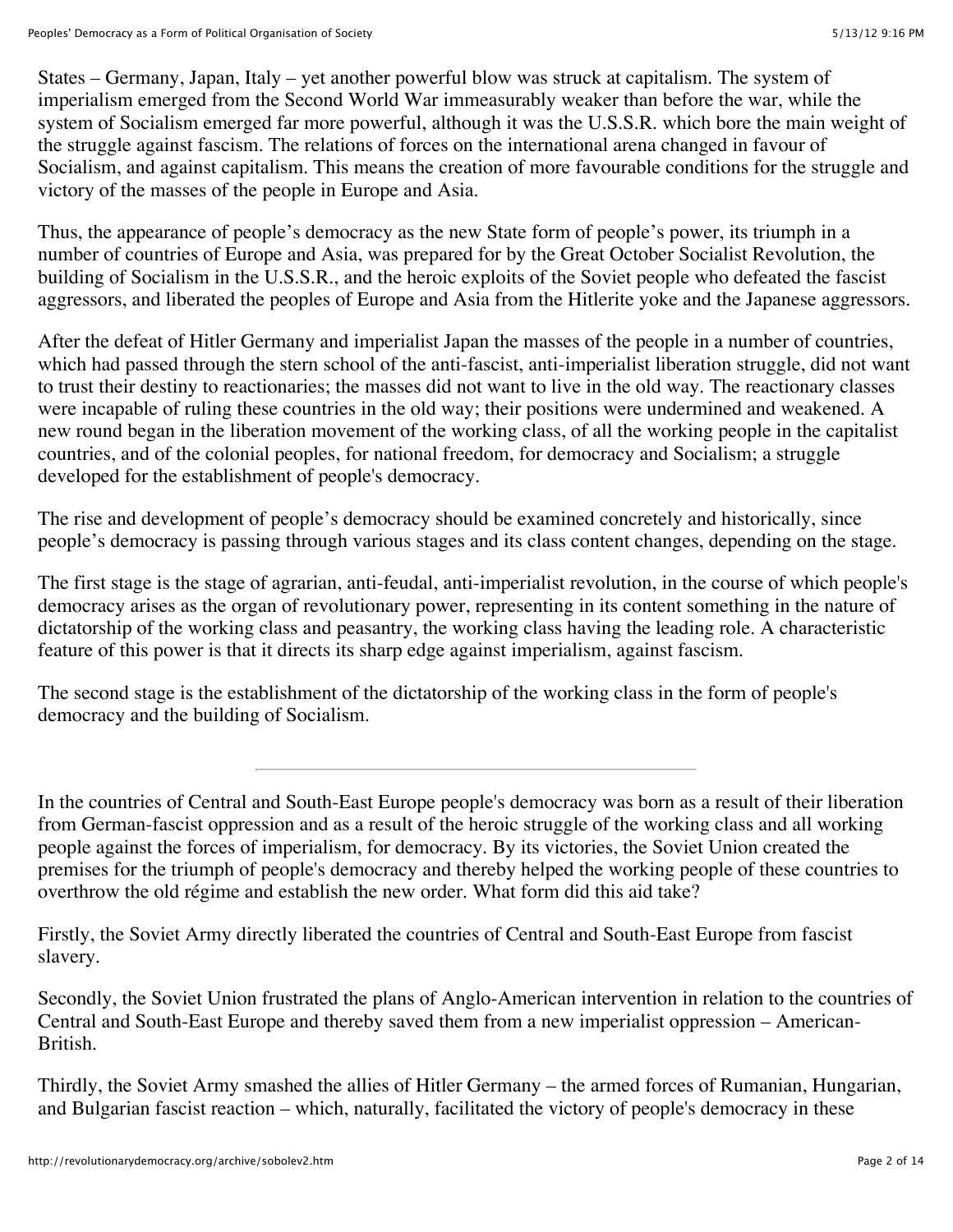countries. The presence of the Soviet troops prevented the reactionary forces from unleashing civil war.

Fourthly, the Soviet Union gave the countries of people's democracy tremendous moral and political support, and helped them to strengthen their international position. Of the greatest importance was the economic aid: The Soviet Government helped the countries of .people's democracy with equipment and raw materials for industry, and food for the population, etc.

And finally, fifthly, the Soviet Union helped and is helping the working people of these countries with its rich experience of social transformations.

These are the external .historical conditions for the appearance of people's democracy. Let us pass to a consideration of the internal events in the various countries, events which were the conditions for the victory of people's democracy.

After occupying Europe, the German fascists deprived the European peoples of independence, introduced slave labour in the factories and mills, restored feudal conditions, began the physical annihilation of whole peoples. In the situation which carne about as a result of Hitler aggression, the working class of the countries enslaved by the fascists were confronted with new tasks. The main content of the struggle of the working people in these countries was national liberation, the abolition of fascism and its consequences, the abolition of slavery and feudalism, which had been introduced by the fascists. Fascism became the chief obstacle on the road of the historic development of the enslaved countries. Without destroying fascism, the peoples of Central and South-East Europe could not advance. Therefore, the main strategic task of that period was the defeat of fascism.

The struggle against the Hitler aggressors, for freedom and national independence, merged closely with the general democratic struggle against the local fascists, against the local landlords and big bourgeoisie, who were the prop of the German fascist occupationists.

In historical importance and essence this struggle constituted a people's democratic revolution. It was aimed against the imperialist oppression of German fascism, against the landlords and big bourgeoisie. In the final count this revolution should be included in the type of bourgeois-democratic. At the same time it was broader than the usual bourgeois-democratic revolution and went beyond its framework, since it was directed against fascism and was of a clearly expressed anti-imperialist nature.

In this period the working class of the countries of Central and South-East Europe, under the guidance of the Communist and Workers' Parties, secured the liquidation of imperialist oppression and the remnants of feudalism.

The alignment of forces also coincided with the nature of the revolution. The leader of the anti-fascist struggle could be, and actually was, the working class; no other class was capable of rousing the masses of the people for the defeat of fascism. At the head of the working class stood the battle-tested Communist Party which had shown its loyalty to the people.

The working class created a powerful anti-fascist coalition, into which it drew the peasantry, the intelligentsia, the urban petty bourgeoisie and part of the middle bourgeoisie. In the period of the anti-fascist movement, on the initiative and under the guidance of the working class, its stable militant alliance with the peasantry was formed, which alliance steadily expanded and grew strong.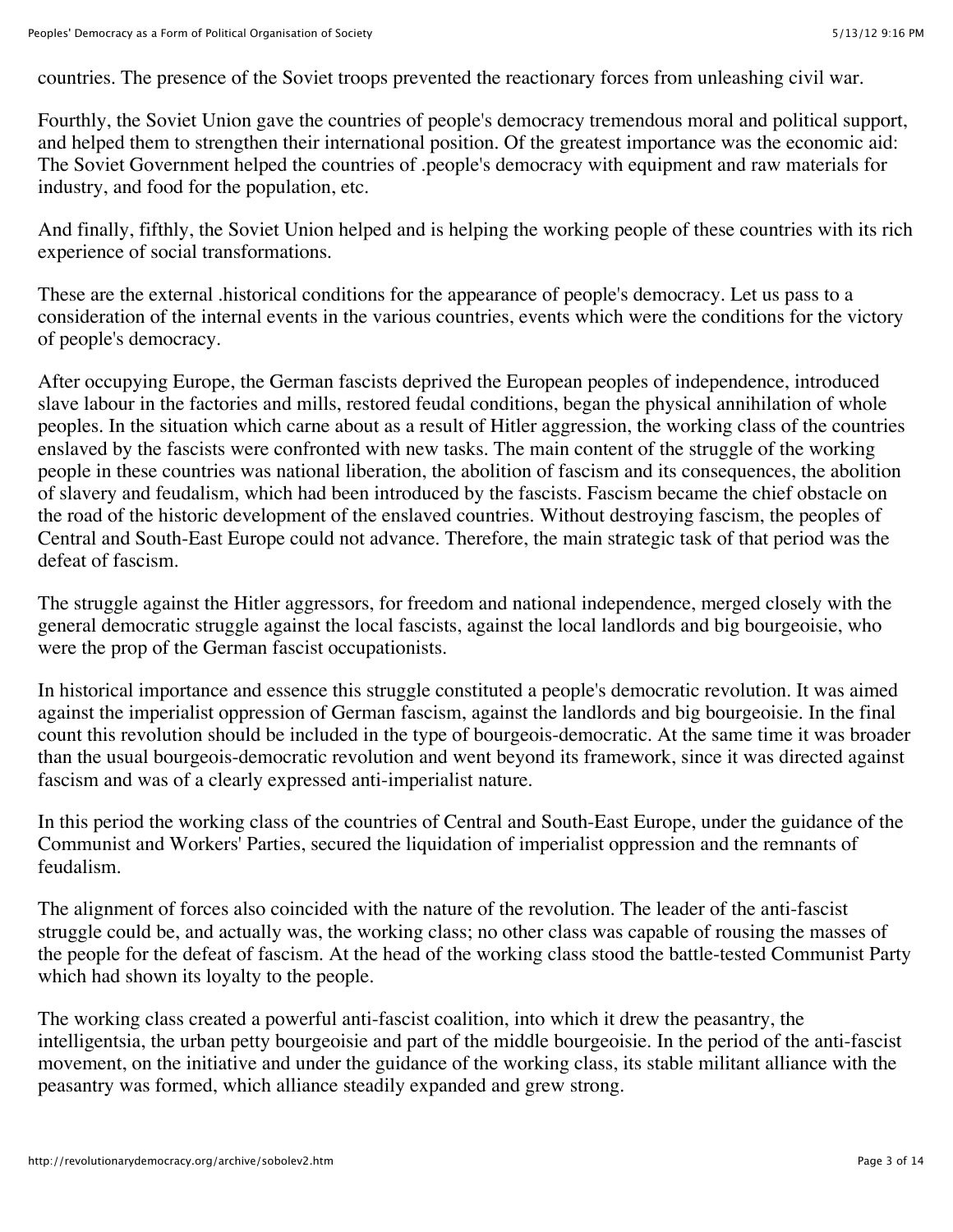In this period a split occured among the exploiting class. One part of  $it$  – the landlords and big bourgeoisie – went over to the side of the German fascists. The other, that is to say part of the middle bourgeoisie, joined the anti-fascist coalition.

The establishment of people's democracy meant the abolition of the domination of the landlords and big bourgeoisie and the transfer of power to the people headed by the working class. In .its content this power represented something in the nature of the democratic dictatorship of the proletariat and peasantry; its peculiarity, however, was that it was born in the anti-fascist struggle and that its sharp edge was turned against imperialism, against fascism. The guiding and directing force of people's democracy, from the moment of its origin, was the working class headed by the Communist Parties, which gave revolutionary content to this power and ensured subsequently the transfer of the countries of people's democracy to the Socialist road of development.

All these facts, while revealing the decisive role of the Soviet Union in the origin of people's democracy, at the same time categorically refute Anglo-American slander about "foreign intervention."

When analysing the anti-imperialist, anti-feudal stage of the development of the struggle, account should be taken of the difference between the agrarian countries (Rumania, Albania, etc.) and the relatively industrially developed countries (Czechoslovakia). This determined certain peculiarities of the development of events in each country but, however, did not change their common anti-imperialist, anti-feudal content.

After the defeat of fascism and the establishment of people's democracy, the tasks of liquidating the remnants of feudalism, i.e., the completion of the bourgeois-democratic revolution, confronted the working class of the countries of .Central and South-East Europe, in all their magnitude.

In the first period the tasks of this revolution were successfully solved, the agrarian reform was put through, the feudal survivals were abolished, the monarchy was eliminated where it had existed. It took a year or a little more for the elimination of the survivals of feudalism in the European countries of people's democracy. The defeat of fascism, the overthrow of the power of the big bourgeoisie and landlords, the transfer of the land to the peasants led to a strengthening of the leading and directing role of the working class in the countries of Central and South-East Europe, and the guiding role of the working class, as Comrade Stalin teaches, is the embryo of the dictatorship of the proletariat, the transitional step to it. Thus, the opportunity was created for the transition to the new stage – to the stage of Socialist revolution.

### **To the Socialist Revolution**

In order to defend and consolidate the gains of the people, it was necessary to inflict complete political defeat on the bourgeoisie. The bourgeoisie, with its own party, its own press, its own representatives in the government, in the legislative organs and in the State apparatus, holding key positions in national economy, relying on the support of the international imperialist forces, fought actively for the overthrow of people's democracy, sabotaged all the economic measures of the people's democratic State, prepared one counterrevolutionary plot after another, increasingly planted subversive, wrecking groups.

In the course of prolonged and tense struggle, the working class in the countries of people's democracy exposed the treacherous behaviour of the bourgeoisie, revealed the traitorous, undermining, espionagesubversive activity of its leaders, secured the political isolation of the bourgeoisie, strengthened the alliance with the peasantry and, on this basis, inflicted decisive defeat on the bourgeoisie, completely removed it from power.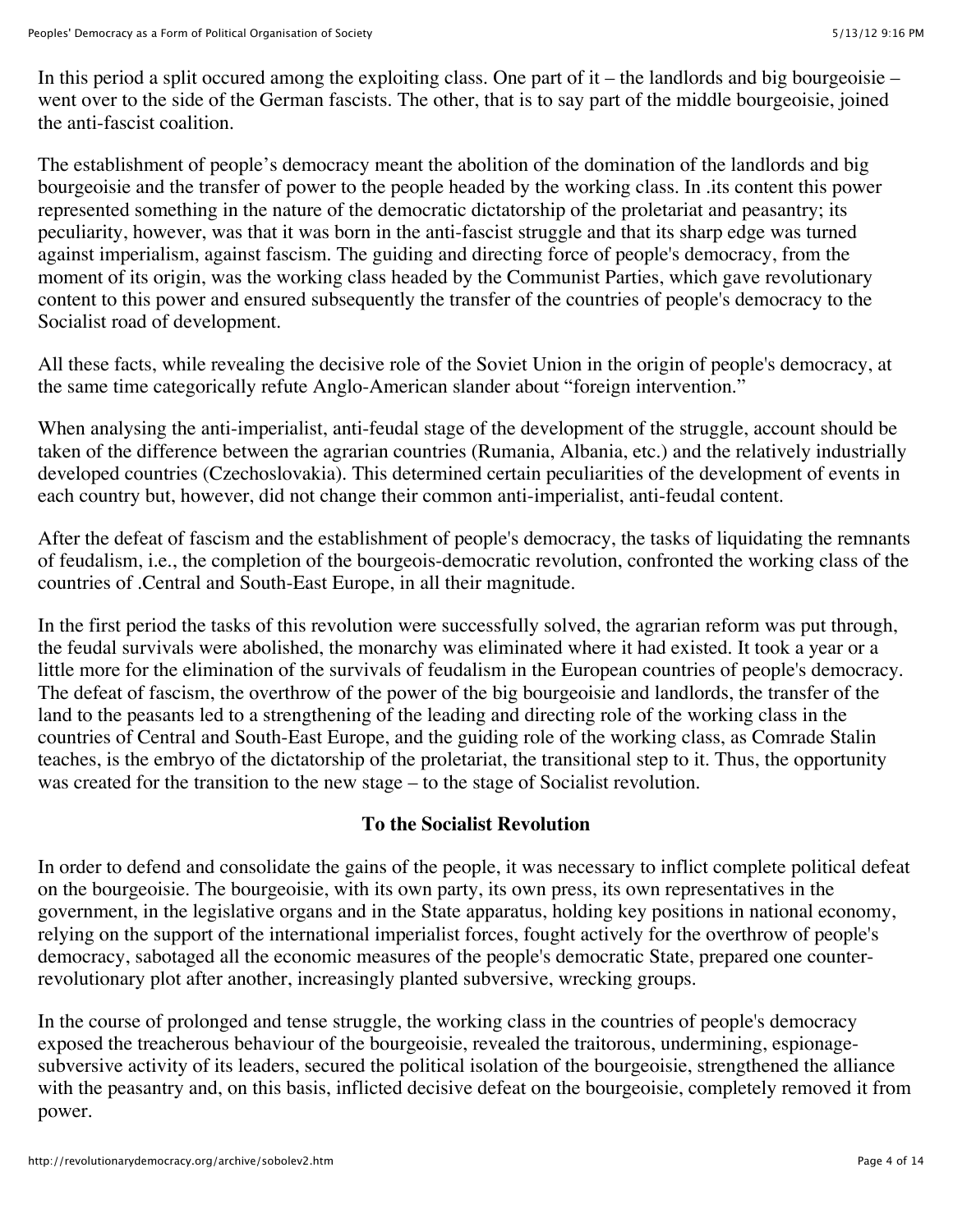As the forces, the political consciousness and the organisational strength of the working class increased, as its ties with the working peasantry strengthened, the people's democratic revolution began to grow over into a Socialist revolution. The process of this growing over occupied a more or less prolonged space of time; in the political sphere the tasks of the Socialist revolution were finally solved approximately by 1947-48. This growing over was ensured by the rule of the working class in alliance with the peasantry, and the guiding and directing role of the Communist and Workers' Parties in the system of people's democracy.

The Socialist revolution in the European countries of people's democracy followed its course in extremely favourable conditions: it took place in a situation of radical change in the alignment of forces in favour of Socialism, against capitalism.

The Socialist revolution in the countries of people's democracy was accomplished under the leadership of the Communist and Workers' Parties as a broad movement from below of the masses of the people, supported from above by those links of the State apparatus which were in the hands of the working class. In the course of tense struggle against reaction, the old bourgeois State apparatus was smashed step by step, and the new people's democratic State apparatus was created.

The nationalisation of factory and workshop industry, the banks; railways, etc. smashed the economic might of the capitalists in the town and eliminated the material base of reaction -inside the country. The people's democratic States concentrated in their hands the key positions of national economy – factories, mills, banks, railways, foreign trade, etc.

The defeat of bourgeois agents in the working-class movement was an extremely important component part of the struggle for the victory of the Socialist revolution. The bourgeoisie laid great hopes on the right-wing social-democrats. It is perfectly clear that the split in the working-class movement, the existence in it of bourgeois agents, weakened the working class. The Communist and Workers' parties routed the ideological positions of the right-wing social-democrats and, by bringing to their side the rank and file members of the social-democratic parties and their left-wing leaders, secured the elimination of the split in the working class movement, the creation of united parties of the working class on a Marxist-Leninist basis. The creation of united workers' parties by strengthening the leading role of the working class, promoted the expansion and consolidation of the dictatorship of the proletariat.

As a result of the radical political, social and economic changes, people's democracy in the countries of Central and South-East Europe entered into the second stage of its development-the stage of the dictatorship of the proletariat and the building of Socialism.

### **Dictatorship of the Proletariat**

Marxism-Leninism teaches that the class content of the transitional period is the dictatorship of the working class.

The régime of people's democracy in the countries of Central and South-East Europe is, in its content, the State form of the .dictatorship of the proletariat, the Socialist State of the first phase of its development.

The main task of this period is to crush the resistance of the overthrown classes, to organise the country's defence against the attack of imperialist aggressors, to strengthen relations with proletarians of all countries, in the first place to strengthen friendship with the country of victorious Socialism – the Soviet Union – to develop national economy, to consolidate the alliance between the working class and all working people in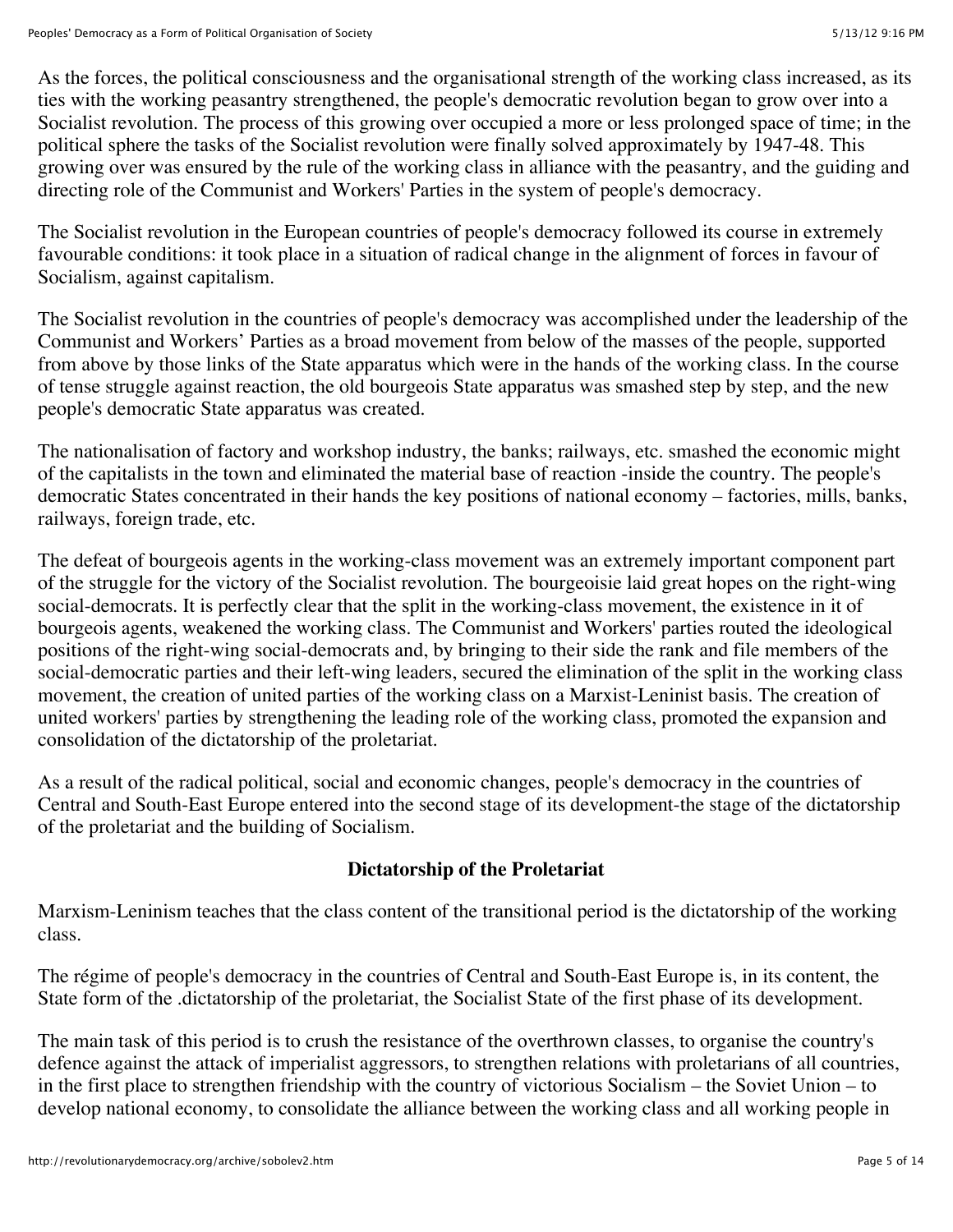town and countryside, and draw the masses into the building of Socialism, to create conditions for the elimination of capitalist elements.

The people's democratic State fulfils all the functions of the Socialist State of the first phase of its development. The régime of people's democracy is the chief instrument of the building of Socialism.

The experience of the Soviet Union in the matter of overcoming capitalist elements and the limitation of the exploiting classes, the experience of the entire struggle for the victory of Socialism in our country, is of tremendous importance for the countries of people's democracy.

Comrade Stalin armed the Communist Party of the U.S.S.R. with directives concerning revolutionary vigilance, methods of struggle against enemies and double-dealers, against agents from the capitalist encirclement who penetrate into its ranks. These directives of Comrade Stalin give invaluable guiding assistance to the fraternal Communist Parties.

The economic and scientific-technical assistance of the Soviet Union is of exceptionally great importance for the creation of the new social order in the countries of Central and South-East Europe.

The Soviet Union renders great assistance to the régime of people's democracy in the fulfilment of its external function. The Soviet Union is the force which paralyses the economic pressure of the imperialists on the countries of people's democracy, destroys the political and diplomatic intrigues of the ruling circles of the United States and Britain against those countries, frustrates the interventionist plans of international reaction.

These are the conditions which ensure to the régime of people s democracy the fulfilment of the functions of the dictatorship of the working class.

Characteristic of the political life of the countries of people's democracy is the multi-party system. In all the European countries of people's democracy, with the exception of Albania, not one, but two or several parties of the working people play a part in the building of the new life. In the countries of people's democracy the governments consist of representatives of several parties or social-political organisations. It has already been proved by experience that the régime of people's democracy can fulfil the functions of the dictatorship of the proletariat even with the existence of several parties, but on the essential, condition that the leading and. directing force of the State is the vanguard of the working class – the Communist Party. It brings along with it the other parties of the working people, influencing these parties and directing them towards Socialism.

The European countries of people's democracy have entered into the period of building Socialism, and their economics are of a transitional character.

First and foremost there are three types of ownership in the countries of people's democracy: nation-wide socialist ownership of the means of production; co-operative ownership which in the main is socialist; private ownership of the means of production, which is of two kinds: ownership by the .working peasantry, handicraftsmen and artisans, based on private labour; and capitalist private ownership, based on exploitation.

The existence of several types of ownership determined the diversity of structure of the national economy. In each of these countries there are three basic social-economic structures: socialist, small-commodity and capitalist. The Socialist sector has become the dominating structure in industry and is dominant in the national economy. Finally, an important characteristic feature of the economy of the transitional period is that in the countries of people's democracy there still exist exploiters (bourgeoisie, kulaks) and the exploitation of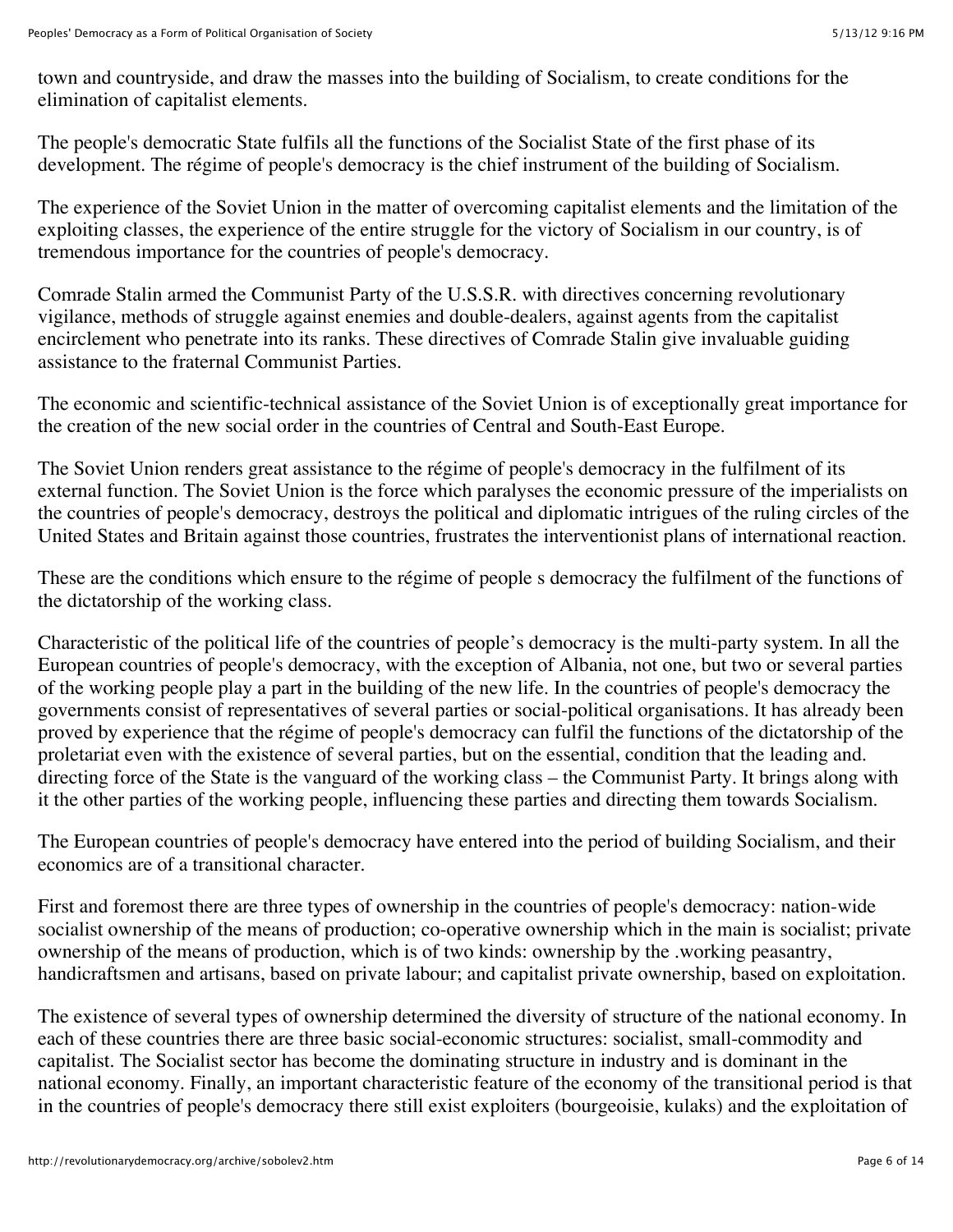man by man is not yet abolished.

The social-economic structures of the European countries of people's democracy have, in their basis, a similarity with the social-economic structure of the U.S.S.R. in the transitional period. The countries of people's democracy are passing through the N.E.P. (New Economy Policy) period, but in different, more favourable historical conditions.

A fierce struggle developed on the question of the ways of building Socialism in the countries of people's democracy. The bourgeois nationalists and right-wing opportunists, striving to undermine the building of Socialism, denied the importance of the dictatorship of the working class and the role of the Communist and Workers' Parties in the struggle for Socialism, and defended the idea of ending the class struggle.

The Communist Party (Bolsheviks) of the Soviet Union, and Comrade Stalin personally, assisted the Communist and Workers' Parties of the countries of people's democracy to determine the class content of the régime of people's democracy, and the laws governing the transition to Socialism. Relying on the aid of the C.P.S.U.(B.), making use of the Marxist-Leninist classics, creatively mastering the experience of Bolshevism, the Communist and Workers' Parties routed the right-wing opportunists and the bourgeois nationalists. In the course of the struggle against the right-wing opportunists and bourgeois nationalists, it was proved that the laws governing the transition from capitalism to Socialism revealed in the Marxist-Leninist c1assics and proved correct by the experience of the building of Socialism in the U.S.S.R., operate also in the countries of people's democracy. The special forms of the development of these countries could grow up and in fact did grow up only on the basis of the laws, common to and essential for all countries, governing the transition from capitalism to Socialism.

An essential condition for the building of Socialism is the establishment of the dictatorship of the proletariat in one State form or another, since the tasks of destroying the old capitalist order and setting up the Socialist order can be solved' only by the working class which has taken State power into its hands.

Marxism-Leninism teaches, and the experience of Bolshevism confirms, that the building of Socialism takes place in fierce class struggle, for the capitalist elements do not wish voluntarily to leave the historical arena. In all the countries of people's democracy the overthrown exploiting classes, supported and led by the American-British imperialists, strive in every way to restore their former role, making use, for this purpose, of the most varied means of struggle. The régime of people's democracy copes successfully with the task of suppressing the resistance of the bourgeoisie, exposes counter-revolutionary plots, renders harmless espionage, subversive and wrecking groups, strikes blows at those who sabotage., conducts a decisive struggle against bourgeois ideology.

The planning of national economy is a most important condition for the development of the countries of people's democracy. The chief economic-political task of the plans carried out in the European countries of people's democracy is the .building of the foundation of Socialist economy. In solving this task the Communist and Workers' Parties of these countries, guided by Marxism-Leninism and the experience of the C.P.S.U.(B.), concentrate attention on the creation of Socialist industry as the material basis of Socialism and, primarily, on the development of heavy industry which produces the means of production.

Marxism-Leninism teaches that without the Socialist transformation of agriculture it is impossible to solve the task of building Socialism. While showing the peasantry the only correct road – the road of co-operation – the Communist and Workers' Parties of the countries of people's democracy at the same time warn against unnecessary haste, and demand from all the organisations carrying out work on the formation of cooperatives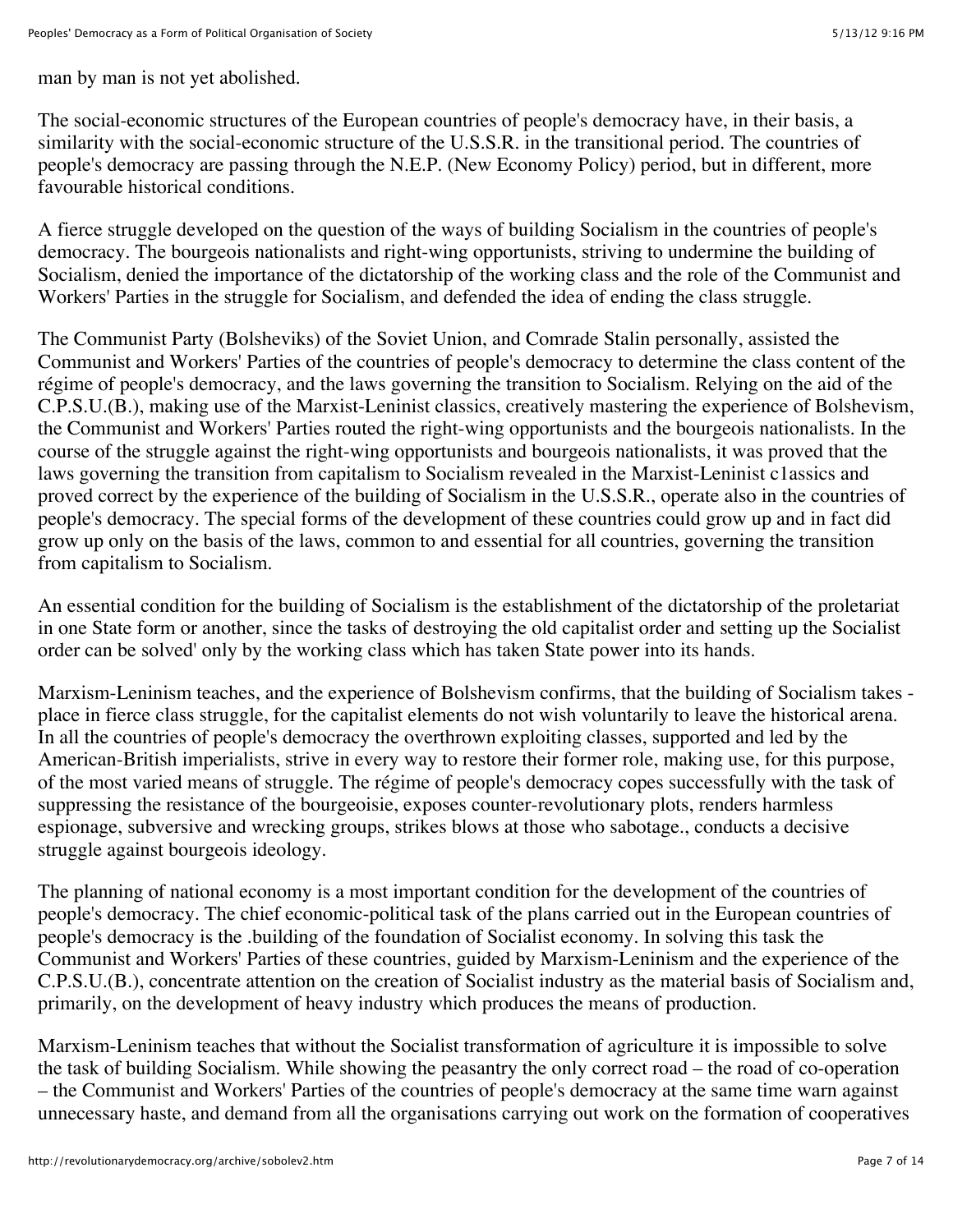strict observance of the principle of voluntary membership of co-operatives by the peasantry, and taking into account the concrete conditions.

The establishment of people's democracy, the abolition of the rule of the exploiters, the considerable successes in the development of industry and agriculture, secured radical changes in the position of the working people. As a result of the nationalisation of industry; exploitation of the workers has been eliminated in those enterprises which have become the property of the State. In the countries of people's democracy unemployment has been completely abolished. The agrarian reform and wide-scale assistance from the State have restricted the exploitation of the peasantry by the rural bourgeoisie, and led to an improvement in the life of the peasantry. The strengthening of the currency and the increase in output of industry and agriculture made possible a substantial rise in the standard of living of workers, peasants and intelligentsia.

The Marxist-Leninist party alone can be the general staff of Socialist construction. Without such a militant, steeled party, the working class is unarmed and cannot stand up against the class enemy, cannot solve the task of building Socialism. The Communist and Workers' Parties in the countries of people's democracy are growing strong and developing as parties of the new type, as Marxist-Leninist parties, leading the building of Socialism.

A decisive condition for the successful advance of the countries of people's democracy towards Socialism is friendship with the Soviet Union. For countries building Socialism this is a vital necessity, the manifestation and the development of the principle of proletarian internationalism.

Understanding the first-class importance of friendship with the U.S.S.R. for the consolidation of people's democracy, reaction is trying with all its might to weaken this friendship, to wrench the countries of people's democracy from the U.S.S.R.; they are trying to sow and disseminate the baneful ideology of bourgeois nationalism. Bourgeois nationalism is the chief danger for socialist construction in the countries of people's democracy. The struggle against bourgeois nationalism represents the chief political task of the Communist and Workers' Parties.

The rupture of friendship with the Soviet Union inevitably means the elimination of people's democracy, as shown by events in Yugoslavia. The Tito-Rankovic spy clique, which ruptured the friendship between Yugoslavia and the U.S.S.R. and accomplished the transition from bourgeois nationalism to fascism, destroyed the gains of the Yugoslav people, established fascist conditions and led Yugoslavia into the camp of the American-British warmongers.

The defeat of the bourgeois nationalists in Poland, Bulgaria, Albania, Rumania, Hungary, Czechoslovakia means the collapse of the perfidious plans of reaction which aimed at wrenching the countries of people's democracy from the camp of peace, democracy and Socialism.

The working class of the countries of people's democracy have a powerful socialist ally – the Soviet people, who are rendering it direct, immediate support in the struggle for Socialism. By continuously strengthening and expanding friendship with the U.S.S.R., the working class of the countries of people's democracy possess the full guarantee that they will be successful in overcoming all difficulties and building Socialism.

These are the general laws governing the transition from capitalism to Socialism in the European countries of people's democracy.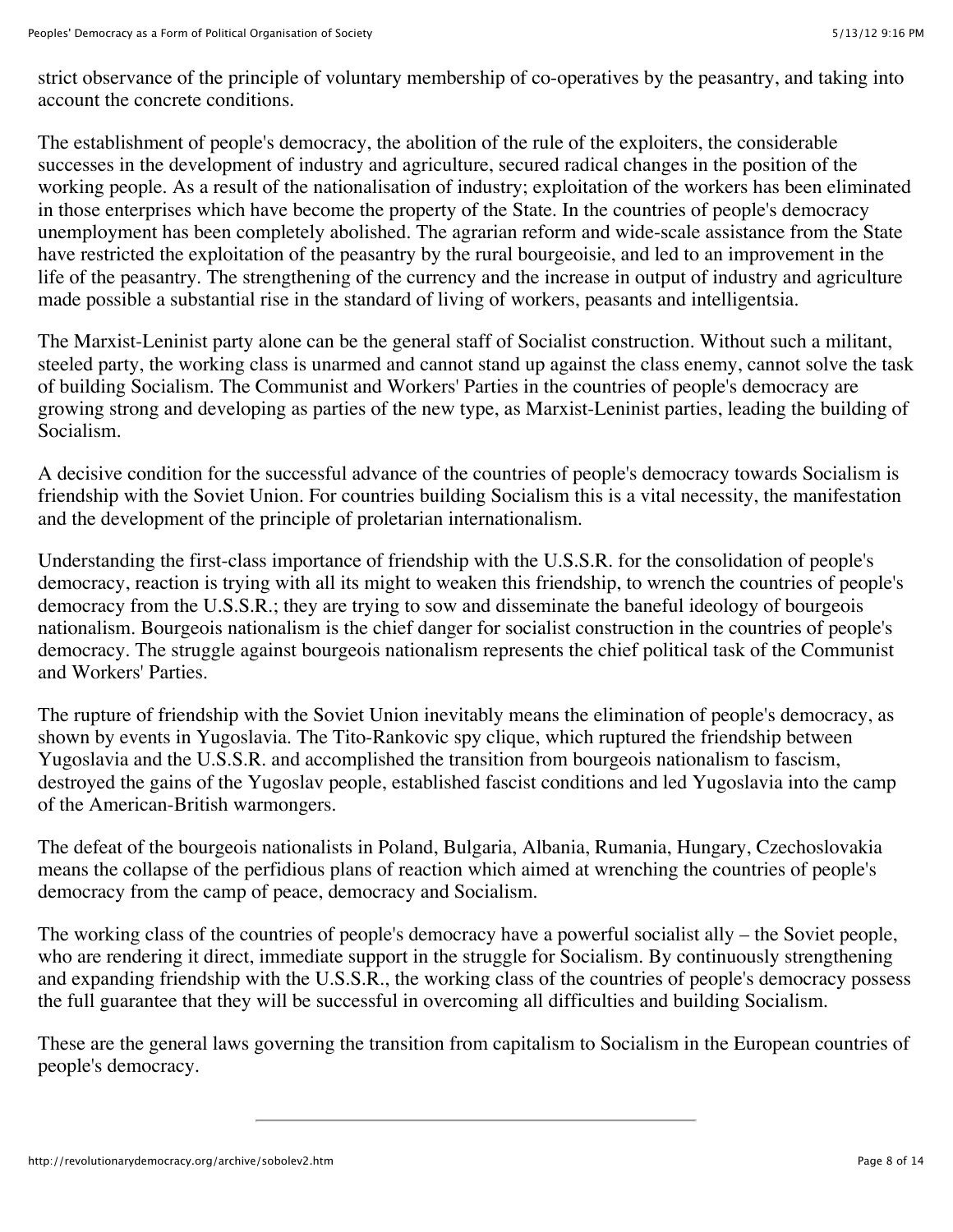V.I. Lenin and J.V. Stalin have shown that capitalism has long since become over-ripe and, historically speaking, has outlived its day. The transition from capitalism to Socialism, being identical in content in all countries, is carried out in its own fashion in each country; depending on the concrete historical conditions. V.I. Lenin stressed that in consequence of the existence of national and State differences between countries and peoples, it is necessary in the liberation struggle of the working class of different countries to take into account what is nationally particular, nationally specific. The leaders of the international working-class movement demand that strict account be taken of' the concrete conditions, the peculiarities of the historic situation; they strongly oppose a stereotyped approach and dogmatism in the solution of political problems; they urge maximum flexibility in tactics, and the use of all old and new forms of' social activity in the struggle for the liberation of the working class and all working people.

It is particularly important to seek out the forms of transition or approach to Socialism in accordance with the historical conditions.

Today the liberation struggle of the working class of the capitalist countries is unfolding in conditions of the economic and political expansion of the American imperialists, the national betrayal of the ruling classes, the ever-increasing threat that these countries will be forcibly drawn into aggressive war against the camp of peace, democracy and Socialism. In such a situation the Communist Parties of the capitalist countries consider their immediate .task to be the struggle against American expansion, against the aggressive policy of the imperialists, and for national freedom and independence, for universal peace and security of the nations.

This struggle is closely interwoven with the general democratic movement of the working people against reaction, for the preservation and expansion of democratic liberties, for broad social changes. The expansion of the United States, preparations for aggressive war, the offensive against democratic rights and liberties, the fascisation of political life – all these are links in the same chain. It is clear that it is impossible to put an end to national enslavement and the subordination of the Marshallised countries to American imperialism, to defend their independence, to maintain peace and bar the way against fascism, without striking determined and persistent blows against the enemies at home – the monopolists and landlords, the inspirers of the most reactionary home and foreign policy.

Winning independence; securing democratic development and saving peace are tasks of a general national .and democratic character. For their successful solution the Communist Parties of the capitalist countries are intensifying the struggle for the masses, are striving to unite the widest sections of the people in the struggle for peace and national independence.

In present conditions, one of the political forms of rallying and uniting all the democratic forces is the régime of people's democracy, which ensures the progressive solution of all problems that are ripe for solution and opens the way to Socialism.

### **"The British Road to Socialism"**

The importance of people's democracy for solving the radical problems of development in Britain is shown in the programme of the Communist Party, *The British Road to Socialism*. The radical question of the programme is the question of the building of Socialism, of the ways, forms and methods of transforming Britain on to a Socialist basis. The programme sharply criticises the so-called "Democratic Socialism" of the Labour leaders, condemns the traitorous role of the Labour Government in relation to the working class, the slavish servility of the right-wing Labour leaders to the bourgeoisie. Life has shown that the Labour leaders' talk about democracy and Socialism has turned out in deeds to be swindling and deception, that the right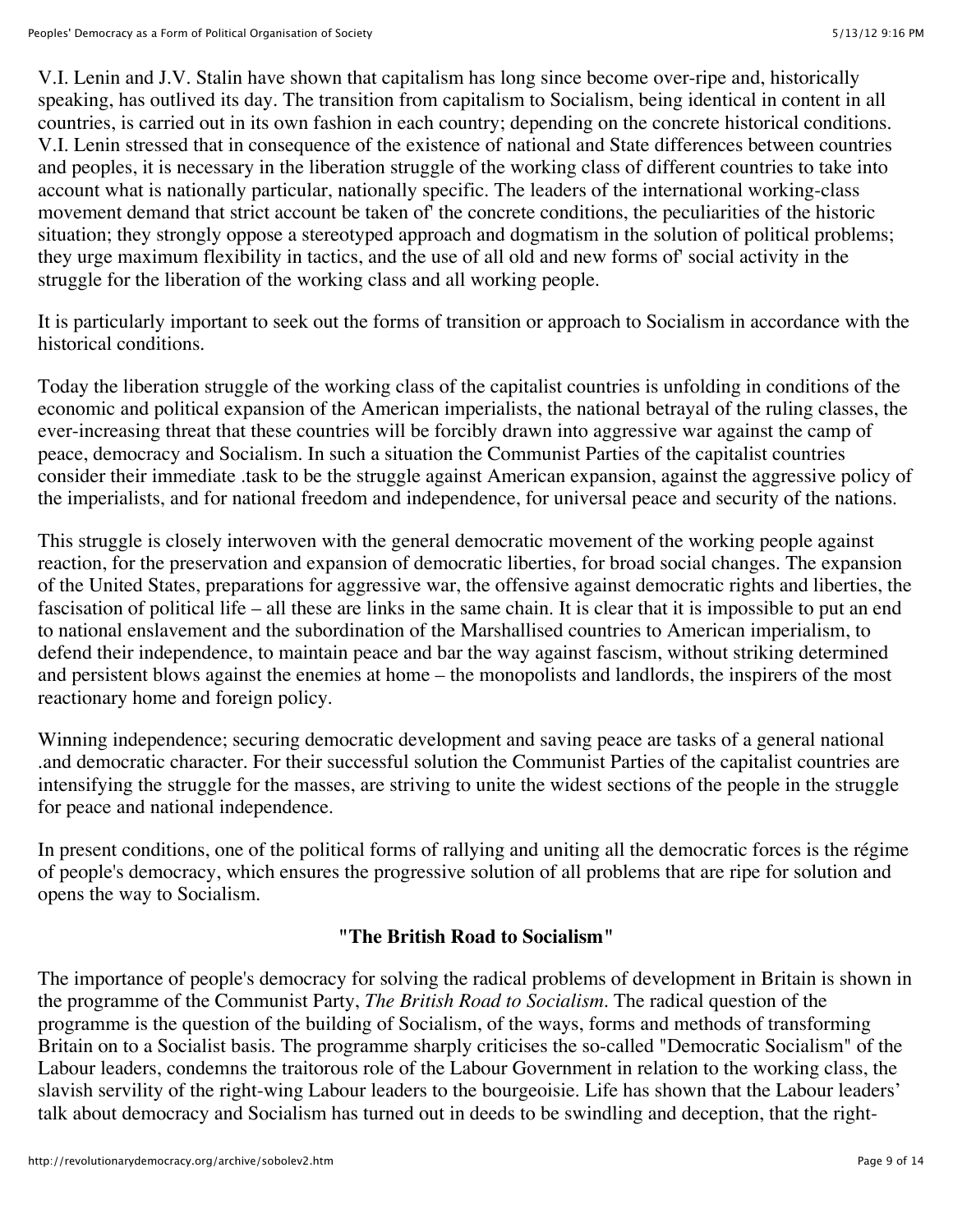wing Labour leaders have nothing in common with Socialism, with the interests of the working people.

After exposing the reactionary nature of the home and foreign policy of the Labourite servants of the bourgeoisie, the Communist Party shows in its programme document that only the transition to Socialism can secure a radical, genuinely progressive solution of the social, economic and political problems of the country that are ripe for solution. Stressing the historical inevitability and vital necessity of the Socialist development of Britain, the Communist Party declares that the decisive political question in the struggle for Socialism is the question of power. "...The people cannot advance to Socialism, therefore, without real political power, which must be taken from the hands of the capitalist minority and firmly grasped by the majority of the people, led by the working class."

After showing that only Socialism can lead Britain to prosperity, save her from American oppression and wrench her from the camp of war, and secure the free association of the peoples of the British Empire, the Communist Party also defines the path of Socialist development for Britain. Taking account of the experience of the working class in the countries of Central and South-East Europe in the struggle for Socialism, the Communist Party has come to the conclusion that in the present conditions the establishment of Soviet power is not essential for the building of Socialism, but that there is another road to Socialism – the road of people's democracy, which most of all corresponds to the historical conditions in Britain. The programme says outright that people's democracy is the road to Socialism.

"The British Communists declare that the people of Britain can transform capitalist democracy into a real people's democracy, transforming Parliament, the product of Britain's historic struggle for democracy, into the democratic instrument of the will of the vast majority of her people."

As the programme points out, the victory of people's democracy will mean the transfer of power from the hands of an insignificant group of monopolists into the hands of the overwhelming majority of the people headed by the working class. The establishment of people's democracy makes it possible to end the omnipotence of the millionaire monopolists through the socialist nationalisation of big industry, the banks and big land-ownership; it will make possible the creation of a strong, free and independent Britain, ensure peace, end imperialist oppression of the colonies, transform the existing empire into a free and equal association of peoples, destroy the political power of the class of capitalists and bring about the radical reorganisation of the whole State structure.

The programme states that in the struggle against the despotic rule of the capitalists the British working class can, after winning a Parliamentary majority, use Parliament and form on its basis a people's government. After the people's government has come to power, the radical reorganisation of the State structure will have as its aim the democratic transformation of the institutions, their reorganisation in accordance with the interests of the people. Parliament will be preserved, but will be transformed and, in its transformed form, included in the State structure of people's democracy.

The basic condition for the establishment of people's democracy is the creation, under the leadership of the working class, of a broad coalition of working people.

"The essential condition for establishing such a people's power", states the programme of the Communist Party, is the building up of a broad coalition or popular alliance of all sections of the working people: of the organised working class, of all workers by hand and brain, of professional people and technicians, of all lower and middle sections in the towns, and of the farmers in the countryside."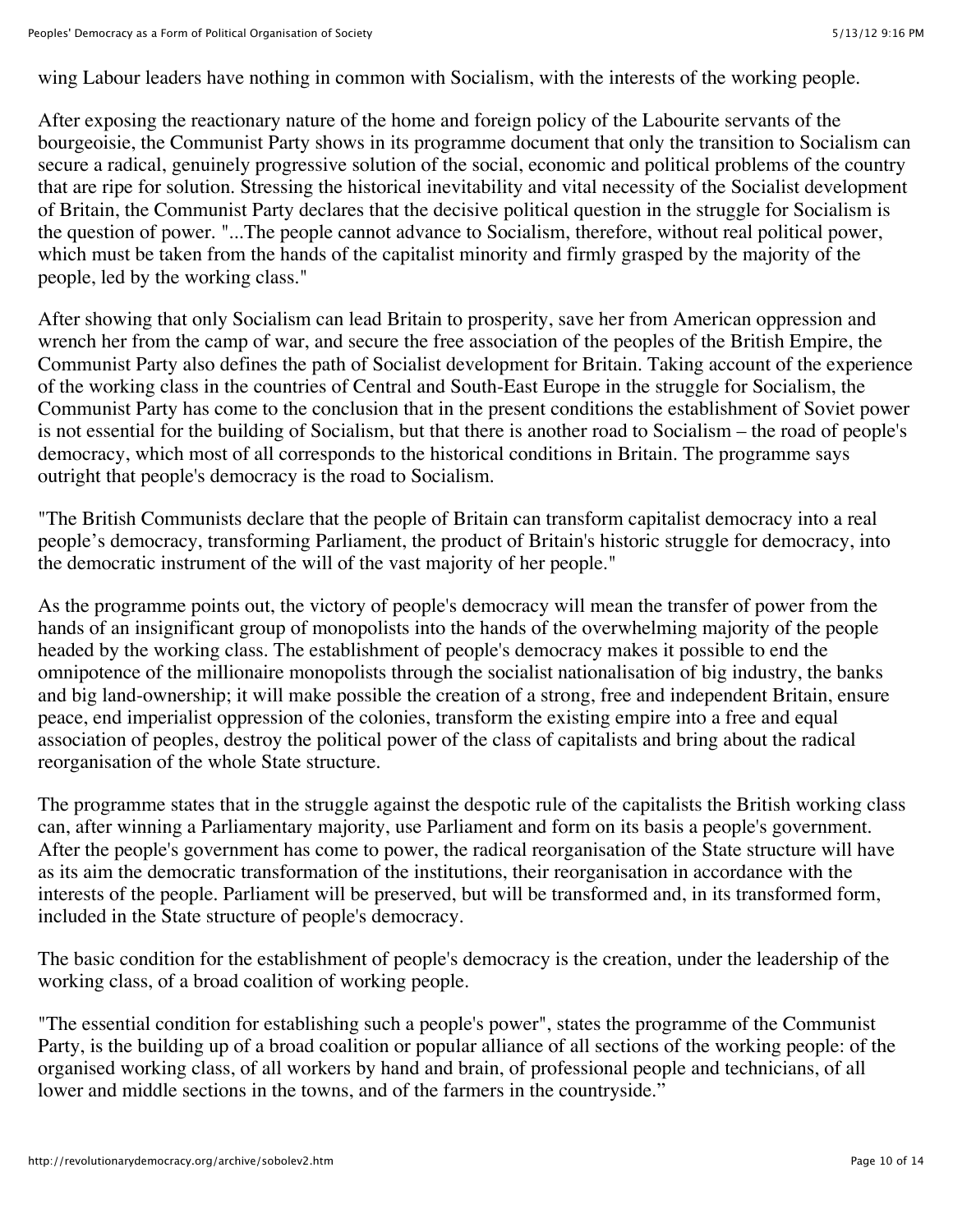The need for creating a broad popular coalition is mentioned in a number of documents of the Communist Parties of France and Italy. Our policy, said Togliatti, proceeded from the conviction of the need for the profound transformation of the economic and political structure of the country and at the same time proclaimed the need to secure this transformation through the broad co-operation of various social groups, ideological trends and parties."

It is possible to establish the régime of people's democracy as a result of the victory of a broad democratic front of all working people under the leadership of the working class. This leadership ensures the carrying out of radical reforms in the sphere of industry and agriculture, the transfer of power to the hands of the people and its successful functioning, national freedom and independence. The strengthening of the leading role of the working class presupposes the strengthening of its unity, which is only possible on the basis of a consistent struggle .against right-wing Socialists who split the working class and weaken it.

People's democracy is of immediate importance as the form of people's power for the national liberation movement in the colonial and dependent countries. Facts testify that today the agrarian, anti-feudal, antiimperialist revolution in these countries is developing under the banner of the struggle for people's democracy.

The Chinese revolution is the example of the carrying out in practice of the Leninist-Stalinist theses on the policy, strategy and tactics of Communist Parties in the agrarian, anti-feudal, anti-imperialist revolution in colonial and dependent countries. The victory of the Chinese people was prepared for by the whole trend of historical development.

The Great October Socialist Revolution weakened the capitalist system as a whole, undermined the domination of imperialism in the colonial and dependent countries, opened up the epoch of colonial revolutions carried out in the oppressed countries of the world under the leadership of the proletariat, and showed the peoples of those countries the real and effective road to liberation from imperialist and feudal oppression.

Of exceptionally great importance for the Chinese' revolution was the victory of the Soviet Union in the Second World War. As a result of the defeat by the Soviet Union of the German fascists and Japanese aggressors, a further weakening of the' system of imperialism came about, its positions in the colonies were still further undermined, the forces of Chinese democracy were further strengthened and the liberation struggle increased in all the colonial and dependent countries.

"If the Soviet Union had not existed," wrote Mao Tse-tung, "if the anti fascist Second World War had not been victorious, if – what is particularly important for us – Japanese imperialism had not been routed, if the countries of new democracy had not appeared in Europe, if there had been no increasing struggle of the oppressed countries of the East, if there had been no struggle of the masses of the people in the United States, Britain, France, Germany, Italy, :Japan and other capitalist countries against the ruling reactionary clique, if all these factor had not existed, then the pressure from the international reactionary forces, of course, would have been far stronger than at present. Would it have been possible for us to win victory in such circumstances? Of course not. In just the same way it would have been impossible to consolidate victory after its achievement." (*On the Dictatorship of People's Democracy*, p. 9, Russian edition.)

The Chinese revolution, in its character, is agrarian, anti-imperialist, anti-feudal. It is aimed against the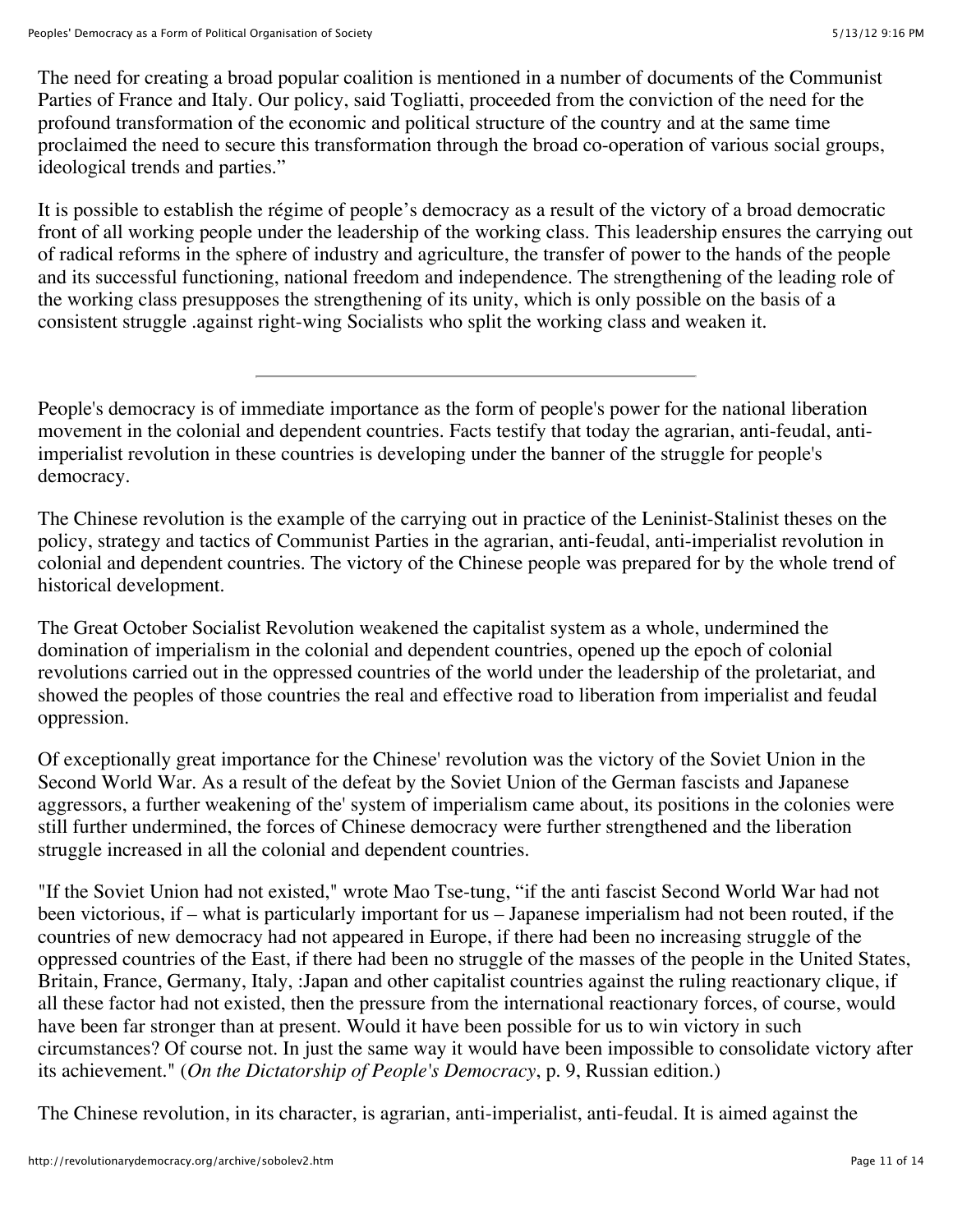foreign imperialist oppression, against Chinese feudalism and Chinese big bureaucratic, compradore bourgeoisie, closely linked with the foreign imperialists.

As J.V. Stalin has pointed out, the Chinese revolution, being a bourgeois-democratic, revolution, is at' the same, time a national-liberating revolution, with its sharp edge turned against foreign imperialists, an antiimperialist revolution, which merges with the revolutionary movement of the working class of the whole world against imperialism. It grows beyond the framework of a bourgeois-democratic revolution, thanks to the leading role of the working class.

In the course of the anti-imperialist, anti-feudal revolution, the Chinese working class created a united front of the democratic forces, which includes: the working class, peasantry, urban petty bourgeoisie, intelligentsia, national bourgeoisie. The organising, leading and directing force of the united front is the working class, headed by its vanguard – the Communist Party; the stable alliance of the working class and peasantry forms the invincible basis of the united front.

Examining the Chinese revolution as the combination of two currents of the revolutionary movement – against feudal survivals and against imperialism – Comrade Stalin brilliantly foretold the nature of the power that would be established as a result of the victory of this revolution.

"I think", said J.V. Stalin in 1926, "that the future revolutionary power in China will, generally speaking, be reminiscent in its nature of the power which was spoken of in our country in 1905, i.e. something in the nature of a democratic dictatorship of the proletariat and peasantry with the difference, however, that it will be primarily an anti-imperialist power. It will be a transitional power to the non-capitalist or, more exactly, to the socialist development of China." (*Collected Works*, Vol. VIII, pp. 365-66, Russian edition.)

Events in China are developing precisely as foreseen by Comrade Stalin. The revolutionary power established in China as a result of the victory of the anti-imperialist, anti-feudal revolution represents in its content something in the nature of the democratic dictatorship of the working class and peasantry. The Chinese People's Republic is a State of people's democracy at the first stage of its development. People's democracy in China does not yet fulfil the functions of the dictatorship of the proletariat. At the present stage Socialist tasks, as immediate tasks, are not put forward and are not solved. This is a matter for the future. Mao Tse-tung has pointed out that only after flourishing national economy and culture have been established, after the necessary conditions have been created, will China, in accordance with the will of the whole of the people, begin to solve the tasks of building Socialism..

At the present time the work of people's democracy in China aims at accomplishing the bourgeoisdemocratic revolution. Practically speaking, one of the tasks of this revolution – the national-liberation, antiimperialist task – can be considered solved. At the same time the anti-feudal tasks have not yet been fully solved. In China the agrarian revolution is being widely developed, the abolition of landlord ownership and the establishment of peasant ownership of the land is in process.

Having taken the road of people's democracy, the Chinese people have achieved important successes. The foreign imperialists and their lackeys of the Kuomintang camp have been defeated and driven out. China has won national freedom and independence. An end has been put to the political arbitrariness of the big monopolists and feudal, to the lack of rights of the working masses, power has passed to the hands of the people. As a result of the agrarian reform, which is being put on the principle of "the land belongs to those who cultivate it", the economic basis of the landlord class is being abolished.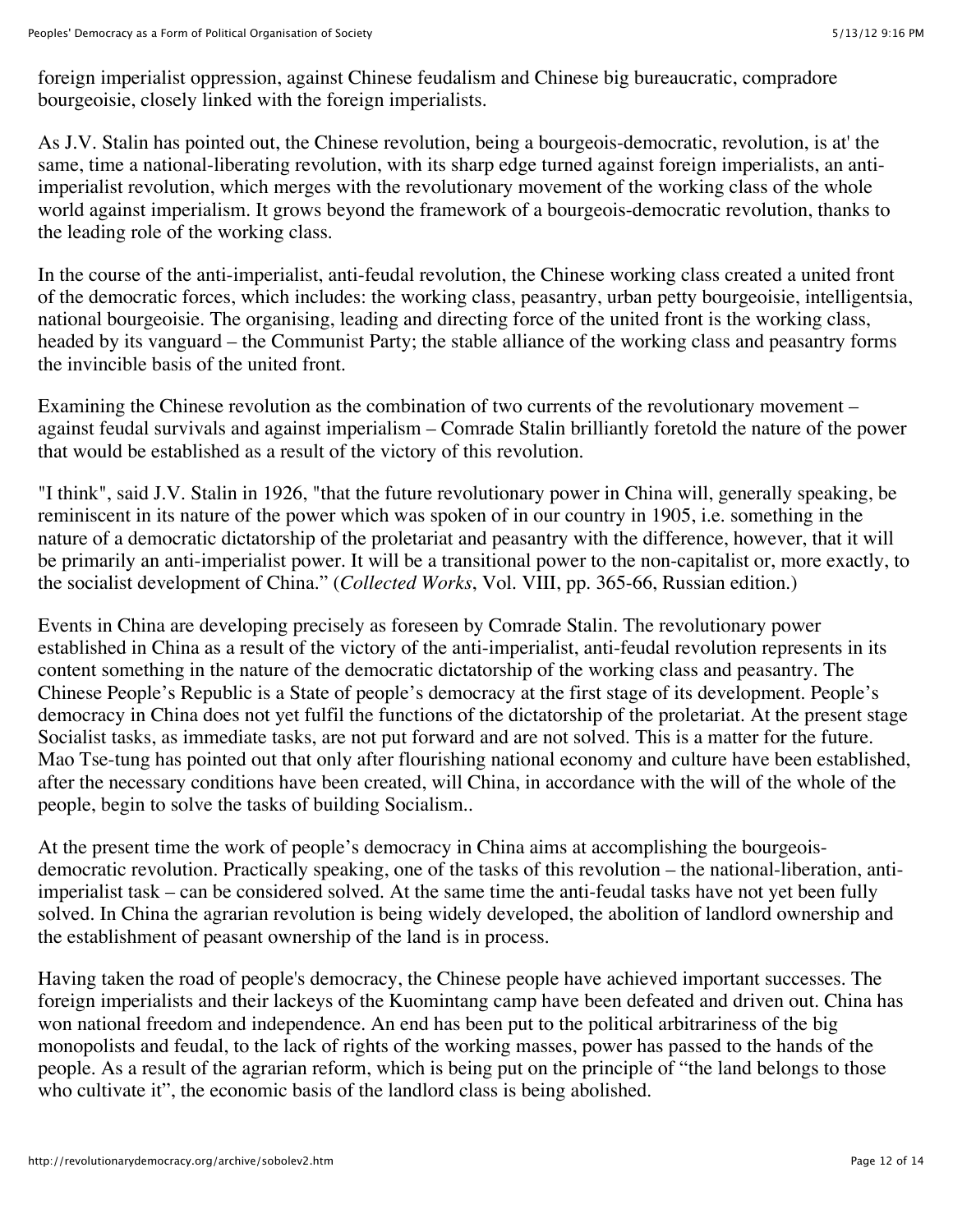The people's democratic government has confiscated the property of the foreign imperialists and Chinese compradores, and of the bureaucratic bourgeoisie linked with the foreign imperialists; it has taken into its hands their factories, mills, banks and trading enterprises. As a result of this confiscation a State sector of economy has arisen in China. :At the same time, the people's democratic government is drawing private capital on a wide scale into the restoration and development of national economy.

The successful solution of these tasks, which are of a general democratic character, will occupy a more or less considerable historical period of time and create all the necessary conditions for the transition in the future to the new State – to Socialist construction.

The experience of the Chinese revolution, the experience of the development of people's democracy in China, is of great importance for the struggle of the working class and all working people in the colonial and dependent countries for their national independence, for the transition to the democratic road. The experience of the Chinese revolution is evidence that it is possible to win national freedom and independence, to put an end to the remnants of feudalism, only by means of the unification of all the democratic forces of the country under the leadership of the working class and that the most expedient form of State structure after the victory over the imperialists and feudals is people's democracy.

## **The Colonial Peoples**

The tasks of the revolution in the colonial and dependent countries and the forms of people's power can be judged from the programme and eve-of-election manifesto of the Communist Party of India. These programme documents formulate the radical task of the present stage of the historical development of India – the realization of the anti-imperialist, anti-feudal revolution. As the documents point out, the enemies of the Indian people are the imperialists, the princes and the landowners, the big monopolists, the financiers, the big speculators linked with the predatory foreigners.

The Indian Communist Party has made an appeal to all working sections of the population, to the working class, to the peasants, the working intelligentsia, the middle class and the national bourgeoisie to rally to: the united democratic front in order to inflict defeat on the Anglo-American imperialists, to win national freedom and independence, to put an end to feudalism, to put a people's democratic government in the place of the present reactionary government.

The Communist Party points out that at the present time India is not faced with socialist tasks. First of all, it is necessary to put an end to imperialist oppression, to feudalism, to give the peasants land, to put an end to the undermining anti-popular activity of the monopolists, big financiers, speculators, to transfer power to the hands of the people. Only after these immediate tasks have been solved, they will take a long time, will it be possible to put the question of the next stage of development.

"At the present stage of development the Communist Party of India does not demand the establishment of Socialism in our country", states the programme. "In view of the backward economic development of India and the weakness of the mass organizations of the workers, peasants, working intelligentsia, our Party does not consider it possible at the present time to realise Socialist transformations in our country. But our Party considers fully mature the task of putting in the place of the present anti-democratic and anti-popular government a new, people's democratic government, created on the basis of a coalition of all democratic, anti-feudal and anti-imperialist forces in the country, capable of effectively guaranteeing the rights of the people, giving land to the peasants without compensation, protecting our national industry from the competition of foreign goods and securing the industrialisation of the country, and a higher standard of living